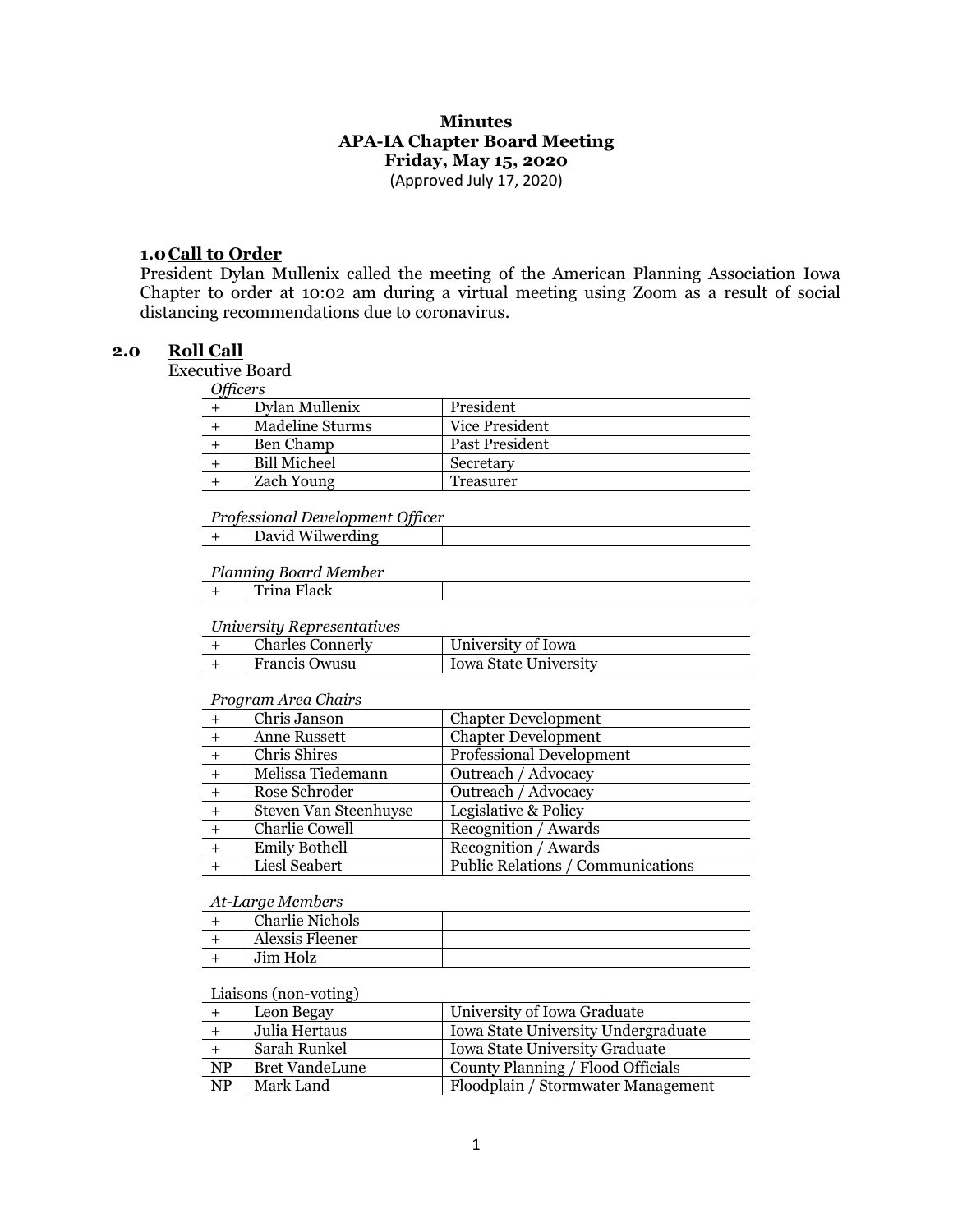20 *(of 21)* - Voting Members Present (*notated "+"*) *(12 required to achieve quorum)*

## **3.0 Introduction and Welcoming of Any Guests/Others**

Dylan Mullenix introduced the following guests participating in the meeting:

- Eric Christianson (Iowa State University Extension)
- Jerry Anthony (University of Iowa School of Urban and Regional Planning)
- Steven Stransky (SE IA Regional Planning Commission)
- John Dornoff (City of Waterloo)
- Jill Gregoire (City of Clive)

## **4.0 Approval of Agenda and Minutes**

- 4.1 Approval of Agenda for Friday, March 27, 2020. *Motion by Holz, seconded by Sturms. Unanimous Approval.*
- 4.2 Approval of the Minutes, as read, from Friday, March 27, 2020. *Motion by Holz, seconded by Sturms. Unanimous Approval.*

# **5.0 APA Iowa Membership Forum/Input**

Mullenix opened the floor for membership input.

No discussion.

## **6.0 Business Items**

6.1 Consider transition of 2020 Upper Midwest Confernce from in-person to live virtual format.

Mullenix provided some background about how COVID-19 has impacted APA National events. Specifically, how some have been cancelled altogether and others have been moved to an online format. Dylan also indicated that APA-IA needs to make a decision on transitioning to a virtual format soon to have time to plan, cancel event hall reservation, etc.

Shires asked if we have calculated our max liability of we "called it quits right now." Dylan responded that liability is \$15,000. Rose shared the concern that even if we continued in person that our numbers would be low and that local governments will be putting restrictions on travel because of budget issues.

Dylan shared that APA-IA can potentially partner with other states to create an online Upper Midwest Conference. Des Moines event center indicated that the only way we can get out of our contract is if there is a state or federal mandate that we can't meet.

Some discussion about how a virtual conference would operate (i.e. can we get the sessions recorded, etc.). Zach asked if we had offered to pay the event center \$15,000 today (to help mitigate any cash flow issues they are having this year) and have that \$15,000 then credited to next year's conference if held at the event center. Micheel agreed with this idea.

Sturms indicated that we have paid a \$4000 reservation fee and an additional \$11,000 will be paid by APA-IA (total of \$15,000).

Holz asked if APA National would be willing to help host APA-IA virtual conference. Dylan said that he has been invited to a webinar on this topic in the next couple of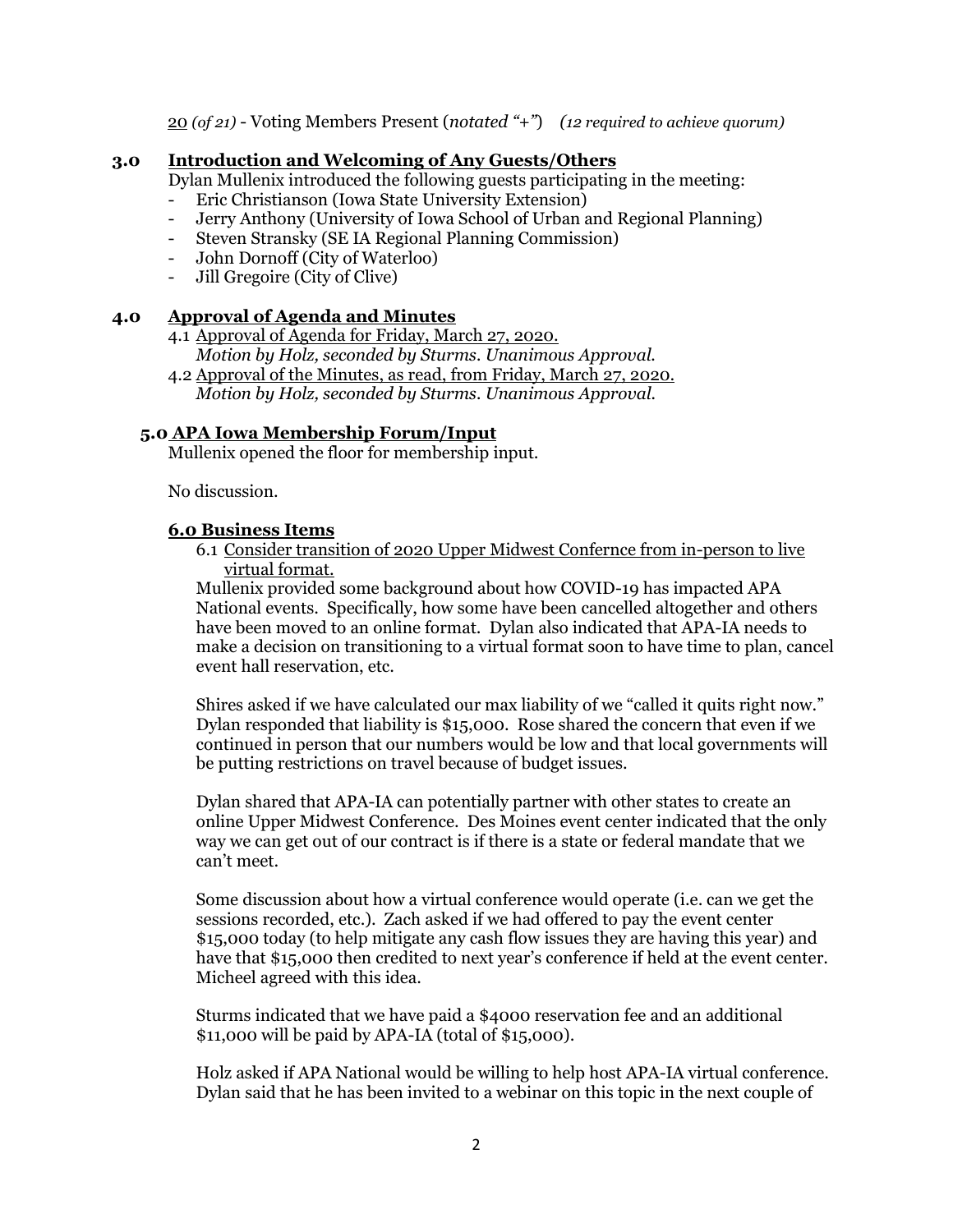weeks. Mullenix also mentioned that APA National may be willing to chip in some funding to State/regional conferences.

Sturms indicated that if the event center doesn't agree to work with us to find a solution that does not require the Chapter to forfeit money that she would not feel any obligation to hold future events at the event center. Zach agreed.

Russett voiced support for cancelling the in-person conference.

Flack added that she works for the Convention and Visitor's Bureau and it is good to get an outside perspective. Flack indicated that event centers are making decisions based on July and August because the world may look different at that point.

Mullenix indicated that this item is on the agenda for a vote. Schroder indicated support for exploring the virtual option and putting a "pause" on the vote this month.

Sturms mentioned that to date the Chapter has only received 11 submissions for conference proposals and the deadline is today. Mullenix said that it will be a good idea to check with individuals that submitted a conference proposal to see if they can present virtually. Schroder asked if it is a good idea to send the membership a survey to determine who would show up in person and/or who would attend a virtual conference. Russett indicated that because of the dynamic nature of the situation, survey results may be obsolete quickly.

Young supported exploring both in-person and virtual options and indicated that shifting to the virtual option doesn't add a significant amount of time in terms of planning.

Additional discussion occurred related to whether or not the Board needs to make a decision today. Micheel asked how important the \$15,000 is to the Chapter (can we afford to give it up). Young indicated that the \$15,000 is important and that we should cancel, but not tell the Events Center yet and see if things change and we can get out of the contract.

Wilwerding asked if we could record the virtual sessions and go back and view them later like the national conference if you register for the conference. Dylan indicated that this is possible.

Owusu added that organizing a virtual conference takes a lot of time and not to assume that it is easy. Micheel indicated that this may be a reason to move ahead with a decision to cancel now so that we commit to planning to the virtual conference. Shires added that if we go that route that we need to make a monumental effort to bring in the other states.

Connerly added that he is supportive of moving forward with a virtual conference and is concerned that we have only received 11 submissions. Micheel indicated that a question of a virtual vs. in-person is partly to blame for the lack of submissions.

Holz motioned to cancel the in-person event, hold the conference virtually, work with event center to get the Chapter's money back and get out of the contract, and attempt to get assistance from APA National. Young Second. Unanimous Approval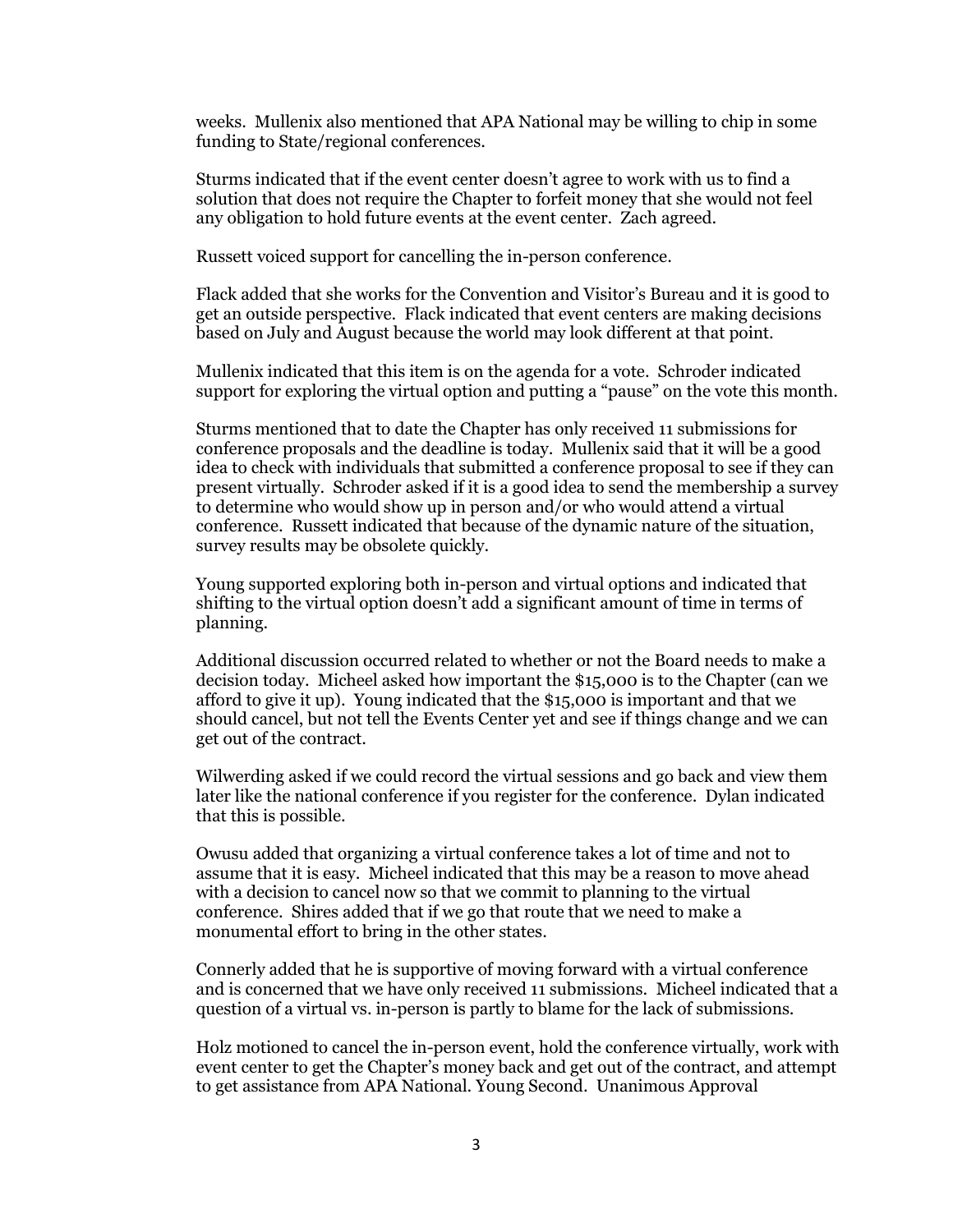# 7 **Discussion Items**

7.1 ISU Extension Intro to Planning & Zoning Workshops

Christiansen made two announcements:

- 1. ISU Extension is now offering Planning and Zoning courses online on a monthly basis.
- 2. ISU Extension has added staff members which will allow the organization to add more workshops. This may include a workshop in which a small group, facilitated by Eric, will work through a real world Planning & Zoning issue live.
- 3. ISU Extension is also going to roll out a Zoning Administrator training primarily for communities that do not have a dedicated zoning administrator. ISU Extension will also release a survey to gauge interest in specific topics for this workshop.

## 7.2 2020 Calendar of Events

Mullenix indicated that the Planning on Tap series has been occurring virtually and will in the future.

## 7.3 Coordination of Events and Activities

Mullenix indicated that we can make the Planning on Tap series a more statewide event in the future and any events that other areas of the state are organizing should do the same. Russett indicated that she would support continued coordination of statewide events. Mullenix indicated that the Chapter should move forward in this direction.

## 7.4 Small Cell Workshop Sponsored by APA-IA

Kristina mentioned that her and Rose have been coordinating with the League of Cities to offer a virtual event. The three in-person events have transitioned into a single virtual workshop.

## 7.5 Year Long Sponsorships

Mullenix started the conversation and Kristina indicated that she had created a list of sponsorship levels. Mullenix indicated that the list will get sent out for review and be on the agenda next month for consideration by the Board.

# **8.0 Officers Reports**

## 8.1 President (Mullenix)

Mullenix mentioned that APA National has been working to get planning support for what APA would like to see in the next stimulous bill.

8.2 Vice President (Sturms) No report.

8.3 Immediate Past-President (Champ) Champ stated that the first Steering Committee meeting for the Public Affairs program.

8.4 Secretary (Micheel) No report.

8.5 Treasurer (Young)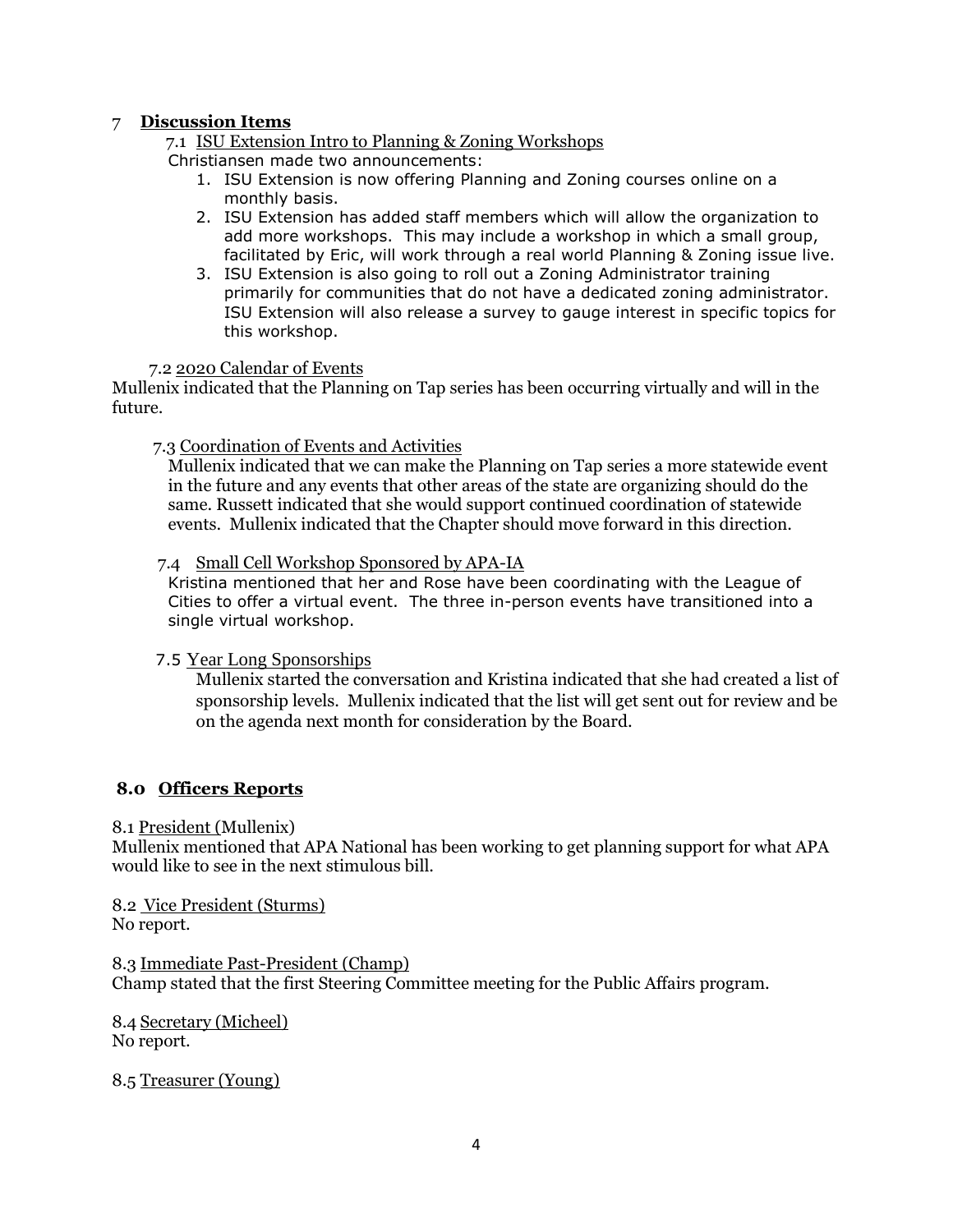Young reported that he and Kristina have been working on the bank account transition from US Bank to the Bank Iowa account. Young also reported that the Treasurer's Report was included in the packet and provided an overview.

*Motion by Wilwerding to receive and Treasurer's Report. Second by Holz. Unanimous approval.*

# **9.0 Executive Board Reports**

**9.1** Professional Development Officer (Wilwerding)

Wilwerding reported that he has been working with Laura Carstens to transition the Preserve Iowa Summit to a virtual event which has been co-branded as an APA-IA event and are eligible for CM credits. Wilwerding also indicated that the end of May is the end of the 2018-2019 CM credit season. There are 7 or 8 individuals that have not met the minimum number of CM credits. Finally, the AICP exam has been pushed back to June and July and can be completed virtually and the online option will be offered moving forward.

## **9.2**Planning Board Member (Flack)

Flack discussed continuing the conversation on educating your respective Planning Commission members.

## **9.3**University of Iowa (Connerly)

Connerly reported that Jerry Anthony would have been inducted as a AICP Fellow at National APA and congrats to Jerry. Connerly also mentioned that he anticipates between 10 to 15 students in the MPA program. Finally, Connerly indicated that he received the letter that the School of Urban and Regional Planning at the U of I has been accredited for another 7 years. The certification identified one unmet need related to gender diversity of staff in the School of Urban and Regional Planning.

## **9.4**Iowa State University (Owusu)

Owushu indicated that ISU finished its school year last week and it was very unusual for students and faculty due to COVID-19. Owusu also mentioned that ISU is planning on in-person instruction for the fall semester currently. Finally, Owusu discussed how COVID-19 may impact planning issues.

- **9.5**At-Large Representative (Holz/Nichols/Fleener) Holz no report. Nichols no report. Fleener no repor.
- **9.6**Chapter Development Program (Janson/Russett) Janson no report. Russett no report.
- **9.7**Professional Development (Cowell) Cowell no report.

# **9.8**Outreach / Advocacy Program (Schroder/Tiedemann)

Schroder indicated that the ISU Student Firm crawl was cancelled due to COVID-19. Schroder also reported that her and a small group interacted with a group of ISU Students. Tiedemann indicated that she is working with John Petersen on the Planning Healthy Iowa Communities Task Force to that going again.

**9.9**Legislative and Policy Program (Van Steenhuyse)